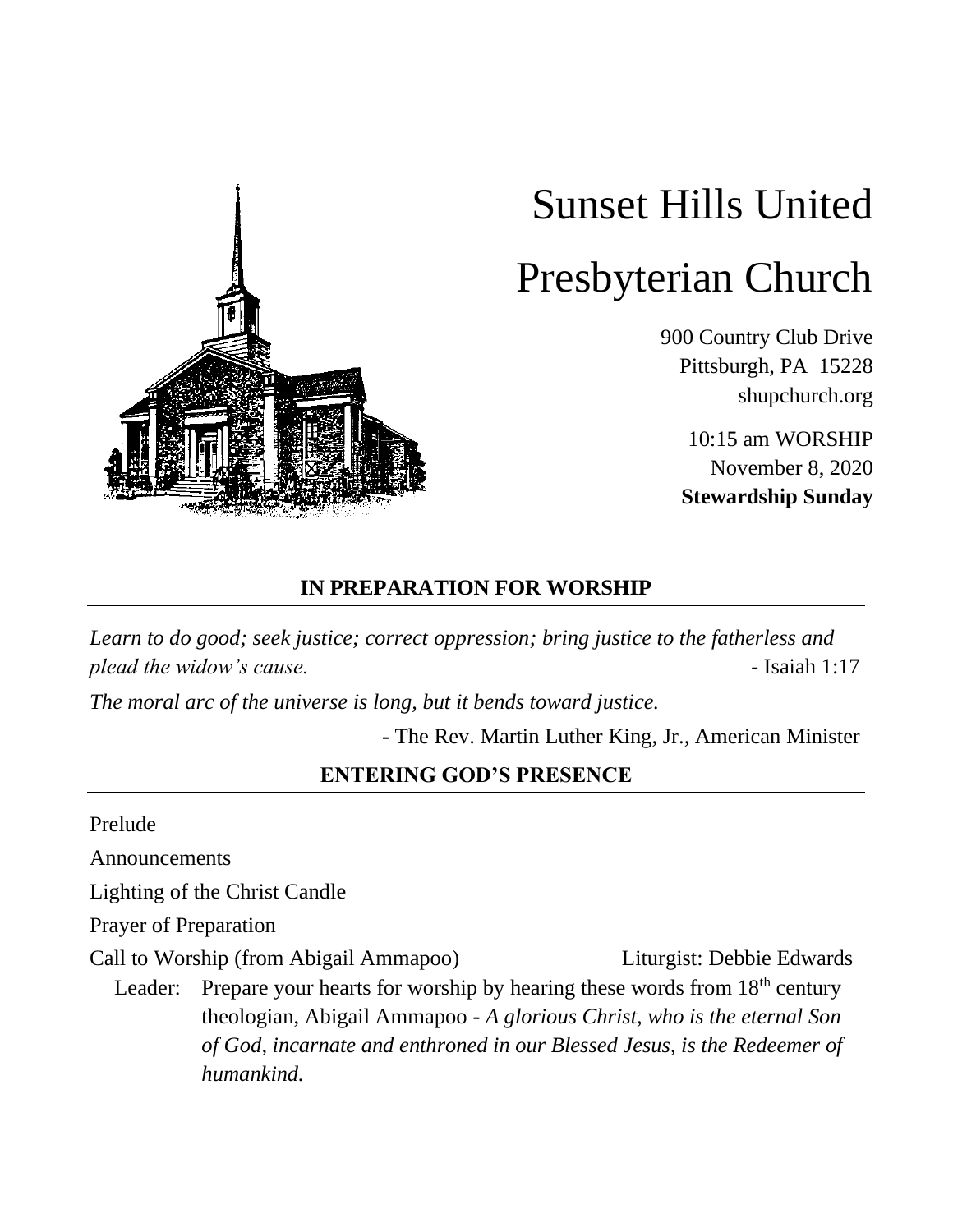#### Hymn: *Eternal Father, Strong to Save* (please hum along)

- 1. Eternal Father, strong to save, Whose arm hath bound the restless wave, Who bidd'st the mighty ocean deep Its own appointed limits keep: O hear us when we cry to thee For those in peril on the sea.
- 2. O Christ, the Lord of hill and plain O'er which our traffic runs amain By mountain pass or valley low; Wherever, Lord, thy children go, Protect them by thy guarding hand From every peril on the land.
- 3. O Spirit, whom the Father sent To spread abroad the firmament; O Wind of heaven, by thy might Save all who dare the eagle's flight, And keep them by thy watchful care From every peril in the air.
- 4. O Trinity of love and power, thy children shield in danger's hour; From rock and tempest, fire and foe, Protect them whereso'er they go; Thus evermore shall rise to thee Glad praise from air and land and sea. CCLI #1065469

\*Call to confession (from Abigail Ammapoo)

Hear again these works form Abigail Ammapoo - *Unto Jesus Christ's sacrifice we must repair for acceptance with God. And under Christ's conduct, we are to expect a complete happiness for our immortal souls, to which Jesus will restore our bodies when he shall come to judge the world.* Let us pray the prayer of confession. I will pray aloud and you are invited to join in silently.

\*Unison Prayer of Confession (based on 1 Thessalonians 5:16-18)

Loving God, we confess that we do not rejoice in all circumstances. We are far from praying continually. And you know that we do not give thanks in every circumstance. Though this is your will for us, we have failed and continue to live in broken habits. Forgive us, for the sake of your children and for the sake of your world.

(Silent Confession)

In Christ we pray. Amen.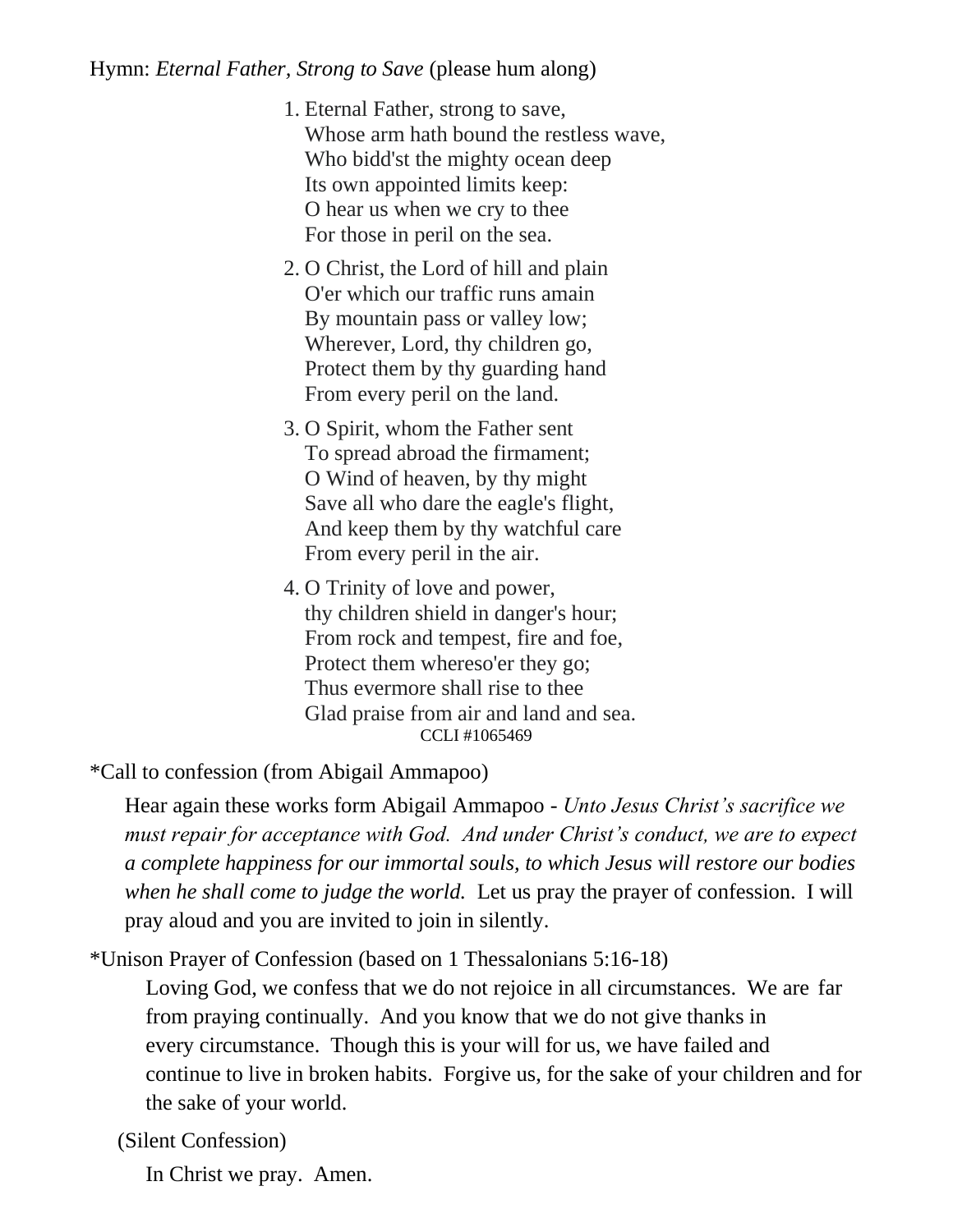\*Assurance of Pardon

Leader: Siblings, rejoice and be glad! The Triune God comes to forgive, restore and strengthen us eternally in Christ Jesus. Amen!

\*Response: *The Gloria* (please hum along)

Now let our voices raise; Alleluia! Amen! To give to God our praise; Alleluia! Amen! Mercy and grace abound! In God our lives are found! Long may our joy resound; Alleluia! Amen

#### **HEARING GOD'S WORD**

#### Old Testament Reading: Amos 5:18-24

**<sup>18</sup>** Woe to you who desire the day of the LORD! Why would you have the day of the LORD? It is darkness, and not light; **<sup>19</sup>**as if a man fled from a lion, and a bear met him; or went into the house and leaned with his hand against the wall, and a serpent bit him. **<sup>20</sup>** Is not the day of the LORD darkness, and not light, and gloom with no brightness in it? **<sup>21</sup>** "I hate, I despise your feasts, and I take no delight in your solemn assemblies. **<sup>22</sup>** Even though you offer me your burnt offerings and cereal offerings, I will not accept them, and the peace offerings of your fatted beasts I will not look upon. **<sup>23</sup>** Take away from me the noise of your songs; to the melody of your harps I will not listen. <sup>24</sup> But let justice roll down like waters, and righteousness like an everflowing stream.

Leader: The Word of the Lord! Sermon: *Let Justice Roll*…

#### **RESPONDING TO GOD'S WORD**

Reception of New Member: Lisa Ursitz Loncharich Joys, Concerns & Testimonies The Lord's Prayer (please read along silently) Our Father who art in heaven, hallowed be thy name. Thy kingdom come, thy will be done, on earth as it is in heaven. Give us this day our daily bread; and forgive us our debts, as we forgive our debtors; and lead us not into temptation, but deliver us from evil. For thine is the kingdom and the power and the glory, forever. Amen.

## **RESPONDING TO GOD'S LOVE**

\*Prayer of Dedication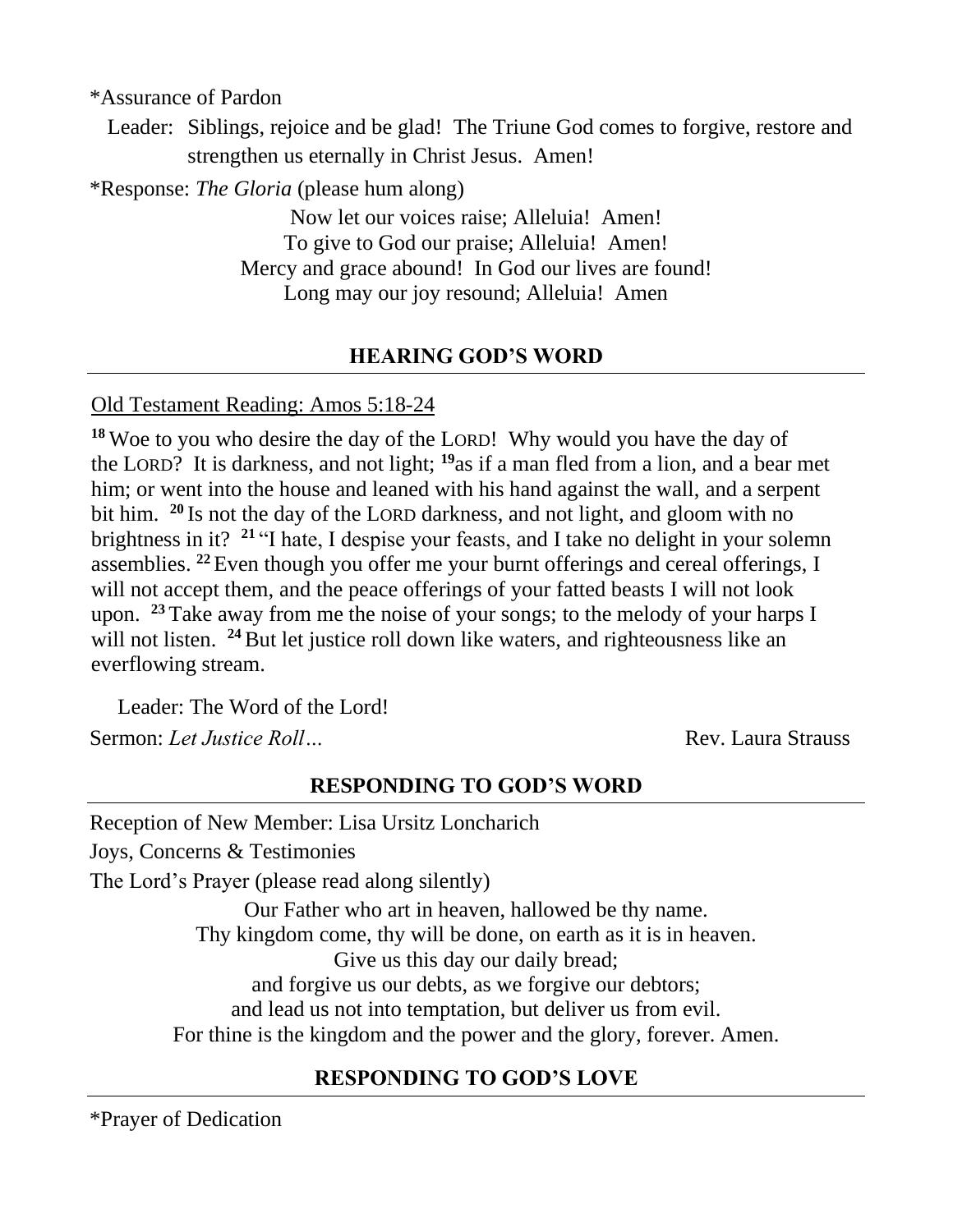\*Response: *Give Thanks* (please hum along) By: Don Moen Give thanks with a grateful heart Give thanks to the Holy One Give thanks because He's given Jesus Christ, His Son And now let the weak say, "I am strong" Let the poor say, "I am rich Because of what the Lord has done for us" Give thanks, give thanks CCLI #1065469

# **DEPARTING TO SERVE**

Hymn: *Lord, Whose Love Through Humble Service* (please hum along)

- 1. Lord, whose love through humble service Bore the weight of human need, Who upon the Cross, forsaken, offered mercy's perfect deed; We, your servants, bring the worship Not of voice alone, but heart Consecrating to your purpose Every gift that you impart.
- 2. Still Your children wander homeless; Still the hungry cry for bread; Still the captives long for freedom; Still in grief we mourn our dead. As, O Lord, your deep compassion Healed the sick and freed the soul, Use the love Your Spirit kindles Still to save and make us whole.
- 3. As we worship, grant us vision, Till your love's revealing light, In its height and depth and greatness Dawns upon our quickened sight, Making known the needs and burdens Your compassion bids us bear, Stirring us to tireless striving, Your abundant life to share.
- 4. Called from worship to Your service, Forth in Your dear name we go, To the child, the youth, the aged, Love in living deeds to show; Hope and health, good will and comfort, Counsel, aid and peace we give, That Your servants, Lord, in freedom May Your mercy know and live.

CCLI #1065469

\*Benediction

\*Response: From *America the Beautiful* (please hum along) America, America, God shed His grace on thee. And crown Thy good with brotherhood, from sea to shining sea. CCLI #1065469

## \*Postlude

*\*If you are able to do so, please stand.*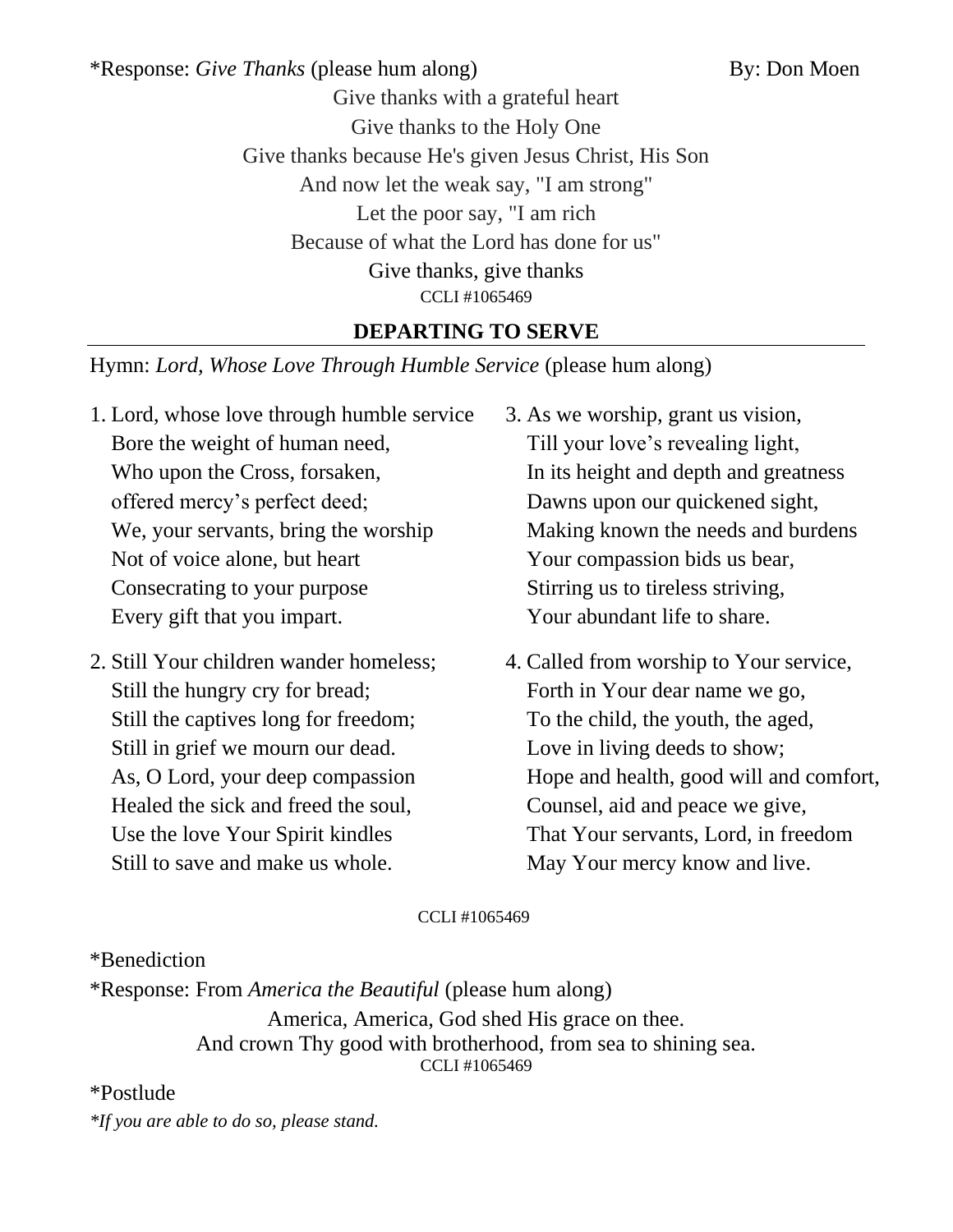# **Who Was Abigail Ammapoo?**

Abigail Ammapoo belonged to the Pawkunnawkutt federation, a branch of the Wampaonoag tribe located on Martha's Vineyard. She lived in the 17--'s, read the Bible in her native language, and was a recognized teacher in her Native American Church.

**The flowers this morning have been given by** the Ney family in memory of Vincent Oddo. **Happy Birthday** to Jessica Brumfield  $(8<sup>th</sup>)$ , Eric Stuart  $(9<sup>th</sup>)$  & Diane Van Houtte  $(10<sup>th</sup>)!$ **Stephen Ministers** offer caring, Christian friendship and concerned listening to people when they need it the most. SHUP has five (5) trained Stephen Ministers; Evelyn Lape, Karen Heim, Carole McCullough, Laura Flaus & Ginny Bowman. If you would like to talk to a Stephen Minister, please contact Evelyn Lape at 412-531-9856.

**Hospital visits** by Pastor Laura can be scheduled through the church office. If you or someone you know is having surgery or is in the hospital, please let us know so that Pastor Laura can be there to visit and pray with you and your loved ones.

# **PRAYER LIST**

**Prayer Circle -** The Daniels Family; Sean, Karin, Anna, & Allison and The Dawson Family; Terry, Lisa, Ryan & Kelly

**November -** the family of Mona Odendahl

**October -** Patrick, Amy Riley, Cara, Tom's Dad, Linda McKean, Cary Jones, Carl Moeller

**Ongoing** - Nancy Brumfield, Eneless Frank, Mya Kelly, Joanna, Becca, our Mission Co-Workers: Rev. Mark Adams & Miriam Maldonado Escobar and their children; Cindy Anna Flor & Nathan who serve at the U.S.-Mexico Border, our sister church, Litchenza CCAP in Malawi, Africa, Pabatso Makhalanyane